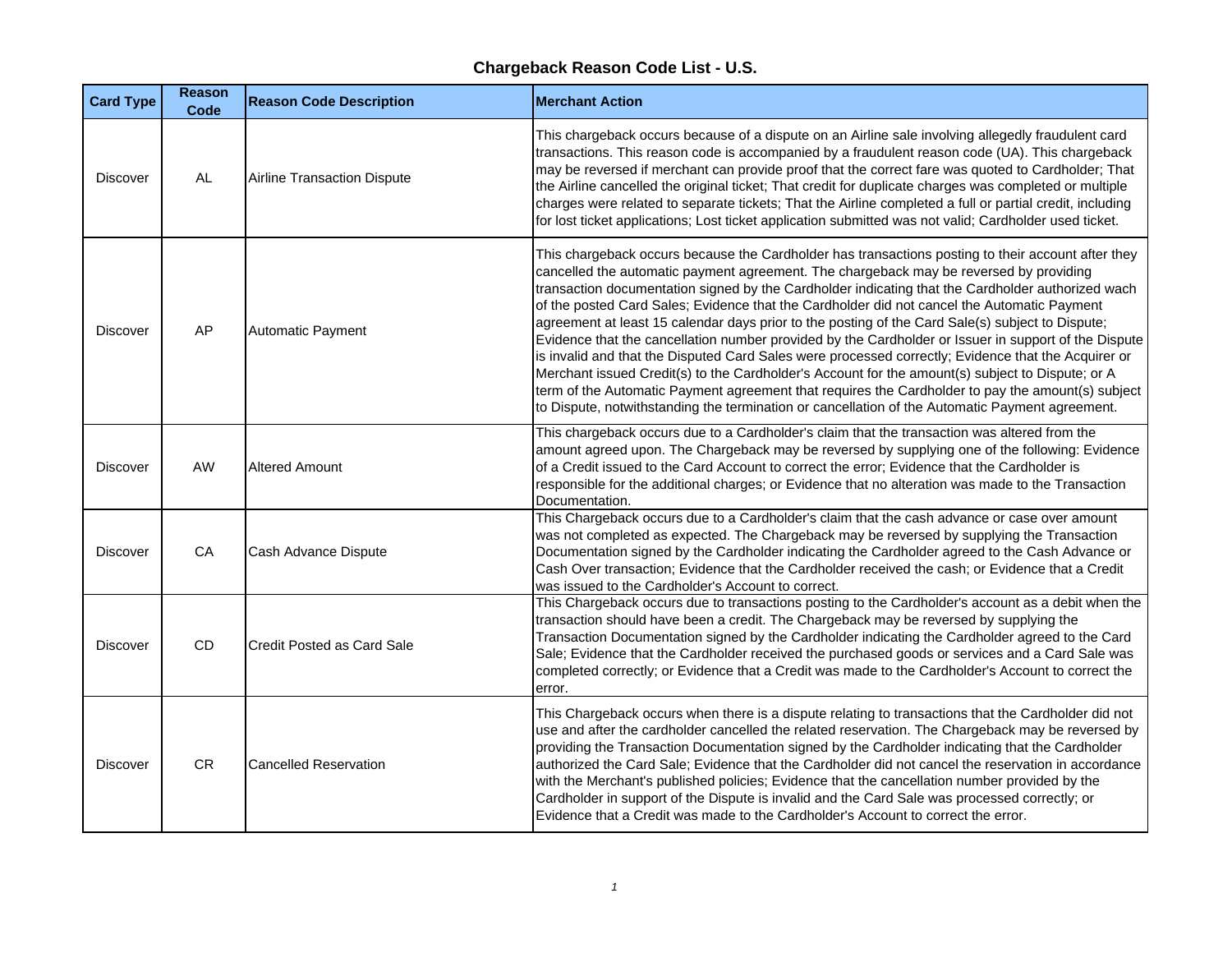| <b>Card Type</b> | <b>Reason</b><br>Code | <b>Reason Code Description</b>  | <b>Merchant Action</b>                                                                                                                                                                                                                                                                                                                                                                                                                                                                                                                                                                                                                                                                                                                                                                                  |
|------------------|-----------------------|---------------------------------|---------------------------------------------------------------------------------------------------------------------------------------------------------------------------------------------------------------------------------------------------------------------------------------------------------------------------------------------------------------------------------------------------------------------------------------------------------------------------------------------------------------------------------------------------------------------------------------------------------------------------------------------------------------------------------------------------------------------------------------------------------------------------------------------------------|
| <b>Discover</b>  | DA                    | <b>Declined Authorization</b>   | This Chargeback occurs due to a Dispute relating to transactions that received declined<br>authorization. This Chargeback can be reversed by supplying evidence of an approved Authorization<br>Response from the Issuer that can be validated by the Issuer; in an example of compelling evidence<br>an Acquirer or Merchant may submit to Discover Network in connection with a response to a DA<br>Chargeback Request.                                                                                                                                                                                                                                                                                                                                                                               |
| <b>Discover</b>  | <b>DP</b>             | <b>Duplicate Processing</b>     | This Chargeback occurs due to a dispute relating to transactions posting to the Cardholder's account<br>multiple times. Transactions can have no more than a 20% difference. The Chargeback can be<br>reversed by supplying separate Sales Data either signed or authorized by the Cardholder for the<br>amount of each Card Sale billed to the Account; Evidence that the Cardholder received goods or<br>services for each of the Card Sales posted to the Card Account; or Evidence that the Merchant or<br>Acquirer issued Credit(s) to the Card Account(s) for the duplicate Card Sale(s) subject to Dispute.                                                                                                                                                                                      |
| <b>Discover</b>  | DP <sub>1</sub>       | <b>ATM Duplicate Processing</b> | This Chargeback occurs because there are transactions posting to the Cardholder's Account<br>multiple times for the same transaction. This Chargeback can be reversed by supplying evidence<br>that the Cardholder received funds for all of the Card Transactions that posted to the Cardholder's<br>Account; or Evidence that a Credit was issued to the Cardholder's Account in the amount(s) of the<br>Disputed Discover Network ATM Transactions.                                                                                                                                                                                                                                                                                                                                                  |
| <b>Discover</b>  | EX                    | <b>Expired Card</b>             | This Chargeback occurs because of a dispute relating to transactions after the expiration date on the<br>Credit Card. This Chargeback can be reversed by supplying evidence that the Card used to conduct<br>the Card Sale was not expired at the Card Sale; or Evidence that the Merchant did not use the ISO<br>8583 processing codes 13, 14, 15, 16 or 12/20 or 99/99 as the expiration date of the Card at the time<br>of the Authorization Request for an Automatic Payment Card Sale as more fully described in the<br>Technical Specifications, but that the Merchant has entered into an Automatic Payment agreement<br>with the Cardholder and that the Merchant subsequently received an approved Authorization<br>Response from the Issuer with respect to the Card Sale subject to Dispute. |
| <b>Discover</b>  | IC                    | <b>Illegible Sales Data</b>     | This Chargeback occurs because the Issuer received illegible transaction receipts or other<br>documentation that was previously provided through a Ticket Retrieval request. This Chargeback<br>can be reversed by supplying a legible copy of the Transaction Documentation, including a Card<br>imprint when required.                                                                                                                                                                                                                                                                                                                                                                                                                                                                                |
| <b>Discover</b>  | IN                    | <b>Invalid Card Number</b>      | This Chargeback is originated due to transactions being submitted by Merchants on accounts that<br>are not assigned to a Cardholder. This Chargeback may be reversed by supplying Transaction<br>Documentation showing (1) the valid Card Number, (2) the receipt of a positive Authorization<br>Response, and (3) the Cardholder's signature (if required), and evidence showing that the Card<br>Transaction can be posted to the Card Number indicated on the Transaction Documentation. The<br>Acquirer or Merchant may resubmit the Card Transaction on the correct Card Number upon<br>resolution of the Dispute.                                                                                                                                                                                 |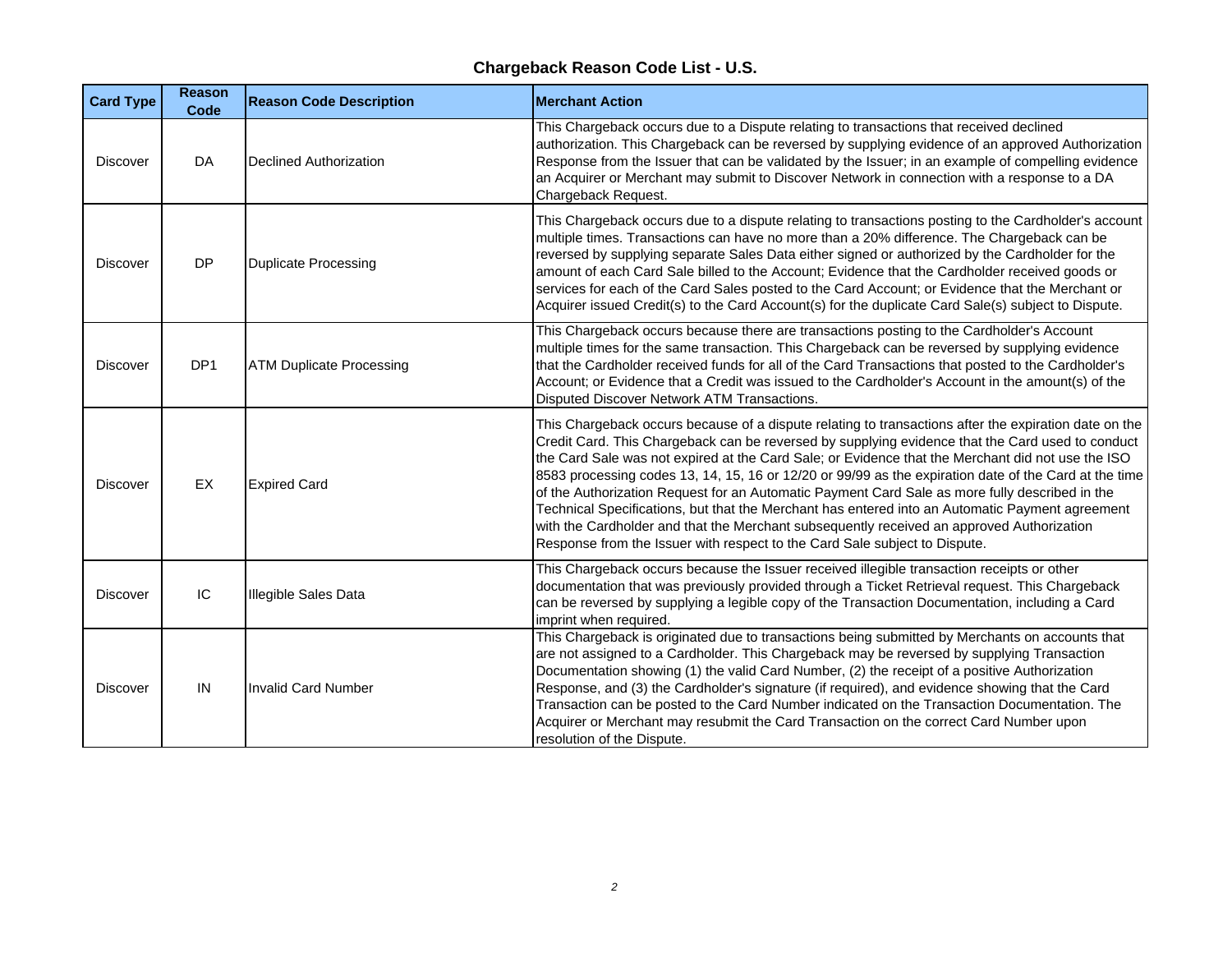| <b>Card Type</b> | <b>Reason</b><br>Code | <b>Reason Code Description</b>                                       | <b>Merchant Action</b>                                                                                                                                                                                                                                                                                                                                                                                                                                                                                                                                                                                                                                                                                                                                                                                                                                                                                                                                                                                |
|------------------|-----------------------|----------------------------------------------------------------------|-------------------------------------------------------------------------------------------------------------------------------------------------------------------------------------------------------------------------------------------------------------------------------------------------------------------------------------------------------------------------------------------------------------------------------------------------------------------------------------------------------------------------------------------------------------------------------------------------------------------------------------------------------------------------------------------------------------------------------------------------------------------------------------------------------------------------------------------------------------------------------------------------------------------------------------------------------------------------------------------------------|
| Discover         | IS                    | <b>Missing Signature</b>                                             | This Chargeback occurs because there is a dispute relating to Transactions that lack a valid<br>Cardholder signature. The Chargeback can be reversed by supplying legible Transaction<br>Documentation that includes a valid signature for the corresponding Card Sale; or Evidence that the<br>Merchant is not obligated to obtain a signature for the disputed Card Sale because the Merchant's<br>MCC does not require the Merchant to obtain a signature, because the Card Sale was of a type that<br>does not require the Merchant to obtain a Cardholder signature or because the Merchant's custom<br>agreement does not require it to obtain the Cardholder's signature in connection with all or certain<br>Card Sales.                                                                                                                                                                                                                                                                      |
| Discover         | LP                    | Late Presentment                                                     | This Chargeback occurs because the transactions posting to the Cardholder's account are doing so<br>more than 60 days after the date of the Card Sale. This Chargeback can be reversed by supplying<br>evidence that the Acquirer or Merhcant complied with delayed delivery regulations and obtained a<br>valid Authorization Response within 60 calendar days of the ship date, expected delivery date or<br>processing attempt; Evidence, such as a signed work order, that the Cardholder approved the<br>submission by the Acquirer or Merchant of Sales Data for posting to the Cardholder's Account more<br>than 60 calendar days after the Card Sale date; or Evidence that the Merchant completed a custom<br>order for the Cardholder, obtained a valid Authorization Response at the time of order and submitted<br>the Card Sale as the final payment by the Cardholder once the custom order was completed, as<br>indicated in a work order or other agreement signed by the Cardholder. |
| Discover         | $\mathsf{N}$          | Discover Network ATM Transaction - No<br><b>Funds Dispensed</b>      | This Chargeback occurs due to a dispute relating to transactions in which the Cardholder claims no<br>funds were received. This Chargeback can be reversed by provided evidence that the amount of<br>cash received by the Cardholder equals the Card Transaction amount that posted to the<br>Cardholder's Account; or Evidence that a Credit was made to the Cardholder's Account to correct<br>the error.                                                                                                                                                                                                                                                                                                                                                                                                                                                                                                                                                                                          |
| Discover         | <b>NA</b>             | No Authorization                                                     | This Chargeback occurs due to a dispute relating to transactions in which no positive authorization<br>was obtained. The Chargeback may be reversed by providing evidence of an approved Authorization<br>response from the Issuer for the underlying Card Sale, which can be validated in the Issuer's<br>records.                                                                                                                                                                                                                                                                                                                                                                                                                                                                                                                                                                                                                                                                                   |
| <b>Discover</b>  | <b>NC</b>             | <b>Not Classified</b>                                                | This Chargeback occurs due to a dispute relating to transactions that the Cardholder is claiming as<br>invalid and can not be classified under any other reason code. The Chargeback may be reversed by<br>supplying Transaction Documentation signed by the Cardholder indicating the Cardholder agreed to<br>the Card Sale; Evidence that the Cardholder received the purchased goods or services and the Card<br>Sale was completed correctly; or Evidence that the Merchant or Acquirer issued Credit(s) to the<br>Cardholder's Account for the Card Sale(s) subject to Dispute.                                                                                                                                                                                                                                                                                                                                                                                                                  |
| Discover         | P                     | Discover Network ATM Transaction - Partial<br><b>Funds Dispensed</b> | This Chargeback occurs due to a dispute relating to transactions in which the Cardholder received<br>only partial funds. The Chargeback may be reversed by supplying evidence that the amount of cash<br>received by the Cardholder equals the Card Transaction amount that posted to the Cardholder's<br>Account; or Evidence that a Credit was made to the Cardholder's Account for the Discover Network<br>ATM Transaction subject to Dispute.                                                                                                                                                                                                                                                                                                                                                                                                                                                                                                                                                     |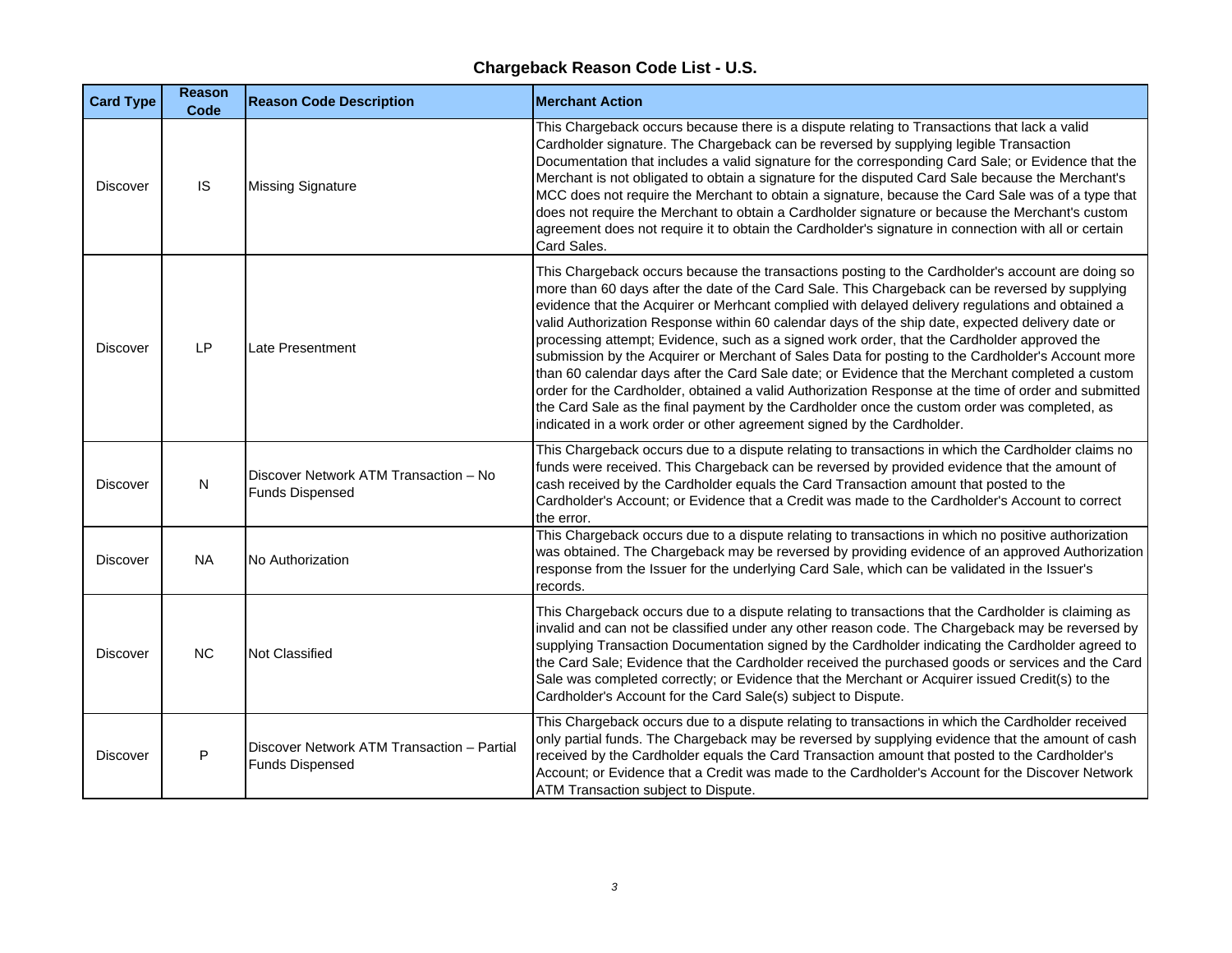| <b>Card Type</b> | <b>Reason</b><br>Code | <b>Reason Code Description</b>                             | <b>Merchant Action</b>                                                                                                                                                                                                                                                                                                                                                                                                                                                                                                                                                                                                                                                                                                                                                                                                                                                                                                                                                                                                                                                                                                                                                                               |
|------------------|-----------------------|------------------------------------------------------------|------------------------------------------------------------------------------------------------------------------------------------------------------------------------------------------------------------------------------------------------------------------------------------------------------------------------------------------------------------------------------------------------------------------------------------------------------------------------------------------------------------------------------------------------------------------------------------------------------------------------------------------------------------------------------------------------------------------------------------------------------------------------------------------------------------------------------------------------------------------------------------------------------------------------------------------------------------------------------------------------------------------------------------------------------------------------------------------------------------------------------------------------------------------------------------------------------|
| <b>Discover</b>  | <b>RG</b>             | Non-Receipt of Goods or Services                           | This Chargeback occurs due to a dispute relating to the Cardholder not receiving the merchandise or<br>services. The Chargeback may be reversed by supplying Transaction Documentation signed by the<br>Cardholder indicating the Cardholder agreed to the Card Sale; Evidence that the Cardholder did not<br>cancel the order for goods or services in accordance with the Merchant's published policies;<br>Evidence that the cancellation number provided by the Cardholder in support of the Dispute is invalid<br>and the Card Sale was processed correctly; Evidence that the Merchant or Acquirer issued Credit(s)<br>to the Cardholder's Account for the amouunt(s) subject to Dispute; or Proof of Delivery indicating that<br>the Merchant delivered the goods or services to the requested shipping address.                                                                                                                                                                                                                                                                                                                                                                              |
| Discover         | <b>RM</b>             | Cardholder Disputes Quality of Goods or<br><b>Services</b> | This Chargeback occurs due to a dispute relating to transactions that do not meet the quality<br>requirements per the agreement between the Cardholder and the Merchant. The Chargeback may<br>be reversed by supplying Documentation signed by the Cardholder indicating that the Cardholder<br>approved the quality of goods or services; Evidence that the Mercant or Acquirer issued Credit(s) to<br>the Cardholder's Account for the amount(s) subject to Dispute; Evidence that the Cardholder signed<br>a work order to indicate that the Merchant completed a correction of the quality of goods or services;<br>Documentation that the Cardholder rejected an attempt by the merchant to correct the quality of<br>goods or services; Documentations that the Cardholder never cancelled or rejected the goods or<br>services and has possession of goods or services; Evidence that the Cardholder's claim was<br>satisfactorily resolved directly with the Merchant; Evidence that the quality of goods and services<br>provided complied with the Merchant's established policy; Evidence that the Dispute was initiated<br>due to a Cardholder inconvenience claim, as described above. |
| Discover         | RN <sub>1</sub>       | <b>Additional Credit Requested</b>                         | This Chargeback occurs due to a dispute relating to transactions not posting to the Cardholder's<br>account as expected. The Chargeback can be reversed by providing Transaction Documentation<br>signed by the Cardholder indicating that the Cardholder authorized the Card Transaction; Evidence<br>that the Cardholder received the goods or services and a Card Sale was completed correctly;<br>Evidence that the amount of the Credit that posted to the Cardholder's Account was the correct<br>amount; Evidence that a Credit was made to the Cardholder's Account to correct the error; Evidence<br>that a Credit is not due because the Cardholder did not return the merchandise to the Merchant; or<br>Evidence that an in-store credit was issued in accordance with the Merchant's established policy.                                                                                                                                                                                                                                                                                                                                                                                |
| Discover         | RN <sub>2</sub>       | <b>Credit Not Received</b>                                 | This Chargeback occurs due to a dispute relating to a transaction that was not Credited as promised<br>by the Merchant. The Chargeback may be reversed by providing Transaction Documentation signed<br>by the Cardholder indicating that the Cardholder authorized the Card Transaction; Evidence that the<br>Cardholder received the goods or services and a Card Sale was completed correctly; Evidence that<br>a Credit was made tot he Cardholder's Account in the amount subject to Dispute; Evidence that a<br>Credit is not due because the Cardholder did not return the merchandise to the Merchant; or<br>Evidence that an in-store credit was issued in accordance with the Merchant's established policy.                                                                                                                                                                                                                                                                                                                                                                                                                                                                               |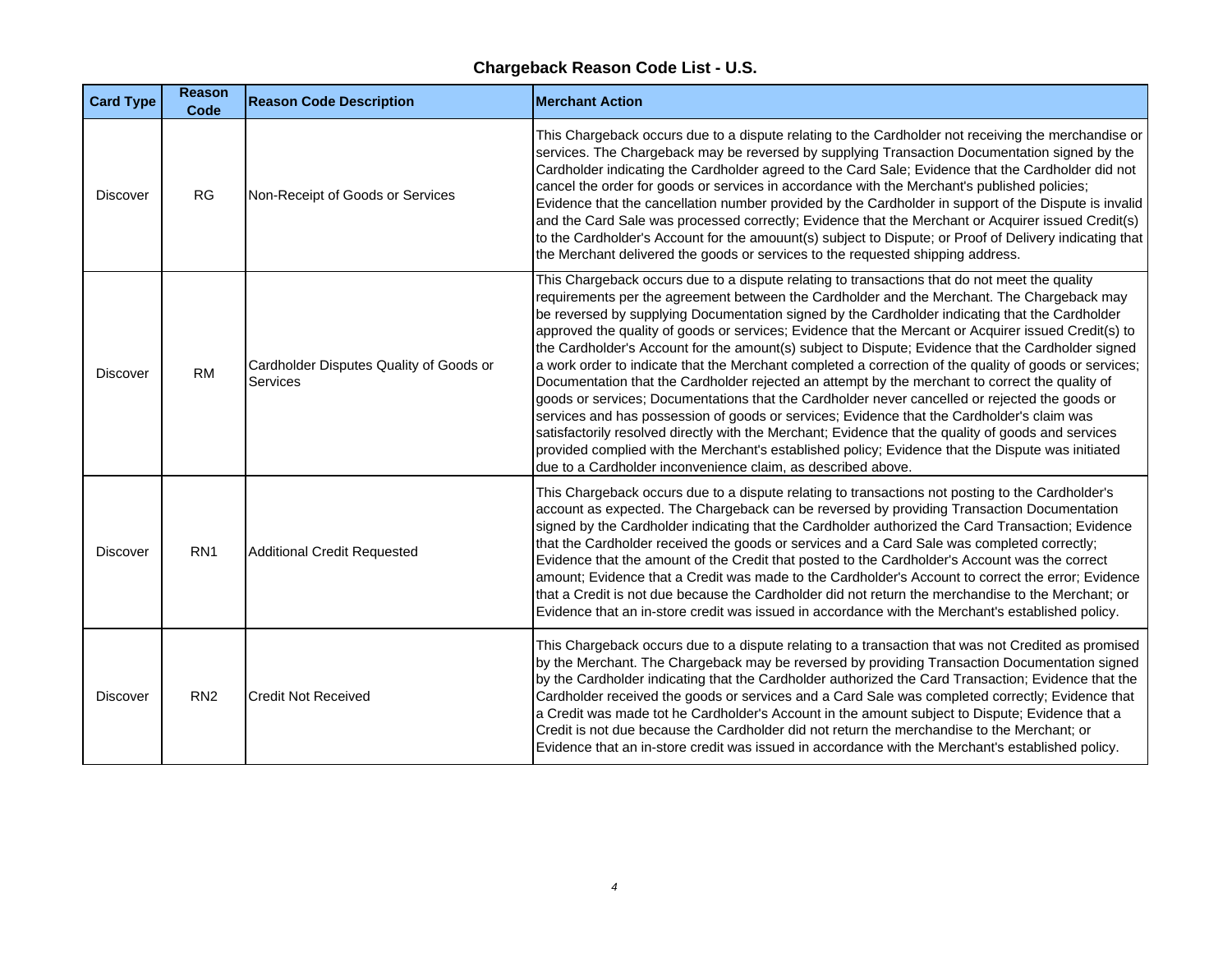| <b>Card Type</b> | <b>Reason</b><br>Code | <b>Reason Code Description</b>                                                    | <b>Merchant Action</b>                                                                                                                                                                                                                                                                                                                                                                                                                                                                                                                                                                                                                                                |
|------------------|-----------------------|-----------------------------------------------------------------------------------|-----------------------------------------------------------------------------------------------------------------------------------------------------------------------------------------------------------------------------------------------------------------------------------------------------------------------------------------------------------------------------------------------------------------------------------------------------------------------------------------------------------------------------------------------------------------------------------------------------------------------------------------------------------------------|
| <b>Discover</b>  | <b>SV</b>             | <b>Stored Value Dispute</b>                                                       | This Chargeback occurs due to a dispute relating to Stored Value Gift Card sales where the<br>Merchant did not obtain an approved authorization response. To reverse this Chargeback, provide<br>evidence of an approved Authorization Response received from the Issuer in the same amount as<br>was included by the Acquirer or Merchant in the related Sales Data submitted for Settlement,<br>provided the positive Authorization Response can be validated in the Issuer's records. Note that the<br>SV Reason Code is the only Reason Code under which a Dispute related to a Stored Value Gift<br>Card Transaction may be initiated under these Dispute Rules. |
| <b>Discover</b>  | <b>TF</b>             | Dispute Initiated by Discover Network for<br>Violation of Operating Regulations   | This Chargeback occurs due to a dispute relating to transactions that did not comply with the<br>applicable Operating Regulations. The Chargeback may be reversed by supplying evidence that the<br>Acquirer or Merchant complied with all applicable Operating Regulations including, but not limited to,<br>obtaining a positive Authorizations Response that can be validated in the Issuer's records.                                                                                                                                                                                                                                                             |
| <b>Discover</b>  | <b>TNM</b>            | Discover Network ATM Transaction -<br>Account                                     | This Chargeback occurs due to a dispute relating to transactions not recognized by the Cardholder.<br>Transaction Improperly Posted to Cardholder's To reverse this Chargeback supply evidence that the Cardholder received cash; or Evidence that a<br>Credit was made to the Cardholder's Account to correct the error.                                                                                                                                                                                                                                                                                                                                             |
| <b>Discover</b>  | <b>UA01</b>           | No Authorization                                                                  | This Chargeback occurs due to a dispute relating to transactions that had no attempt of obtaining a<br>valid authorization. The Issuer must obtain a Fulfilled Ticket Retrieval Request or have compelling<br>evidence to prove no authorization request was attempted within 90 calendar days of the processing<br>date. The Chargeback may be reversed with evidence that an approved Authorization Response<br>was received from the Issuer for the allegedly fraudulent Card Sale and such evidence can be<br>validated in the Issuer's records.                                                                                                                  |
| <b>Discover</b>  | <b>UA02</b>           | <b>Declined Authorization</b>                                                     | This Chargeback occurs due to a dispute relating to transactions that received a declined response<br>on the Authorization Response. To reverse this Chargeback, supply evidence that an approved<br>Authorization Response was received from the Issuer for the allegedly fraudulent Card Sale, and<br>such evidence can be validated on the Issuer's records.                                                                                                                                                                                                                                                                                                       |
| <b>Discover</b>  | <b>UA32</b>           | Address Verification Service Failure; Card Not<br><b>Present Card Transaction</b> | This Chargeback occurs due to a dispute relating to transactions in which the merchant did not<br>attempt to complete verification using AVS. The Chargeback may be reversed by supplying evidence<br>that a Cardholder billing address match was obtained for the challenged Card Sale, including in<br>connection with a Pre-Authorization, using the Address Verification Service, which can be verified<br>and validated in the Issuer's records.                                                                                                                                                                                                                 |
| <b>Discover</b>  | <b>UA99</b>           | Non-Compliance with Operating Regulations                                         | This Chargeback occurs due to a dispute relating to transactions that were not in compliant with the<br>Operating Regulations and can't be classified under any other sub-reason code. To reverse this<br>Chargeback, supply evidence that the Acquirer or Merchant followed all required rules in the<br>applicable Operating Regulations with respect to the challenged Card Sale, including obtaining an<br>Authorization Response and Cardholder signature, where required.                                                                                                                                                                                       |
| <b>Discover</b>  | <b>UA03</b>           | Sale Exceeds Authorization Amount                                                 | This Chargeback occurs due to a dispute relating to transactions exceeding the authorization<br>amount. The Chargeback may be reversed by supplying evidence that an approved Authorization<br>Response was received from the Issuer for the allegedly fraudulent Card Sale, which can be<br>validated in the Issuer's records.                                                                                                                                                                                                                                                                                                                                       |
| <b>Discover</b>  | <b>UA10</b>           | Request Transaction Receipt for Swiped Card<br>Transaction                        | This Chargeback occurs due to a dispute relating to swiped transactions in which the Cardholder<br>claims fraud. To reverse this Chargeback, supply a Transaction Receipt that includes a valid, legible<br>signature of the Cardholder.                                                                                                                                                                                                                                                                                                                                                                                                                              |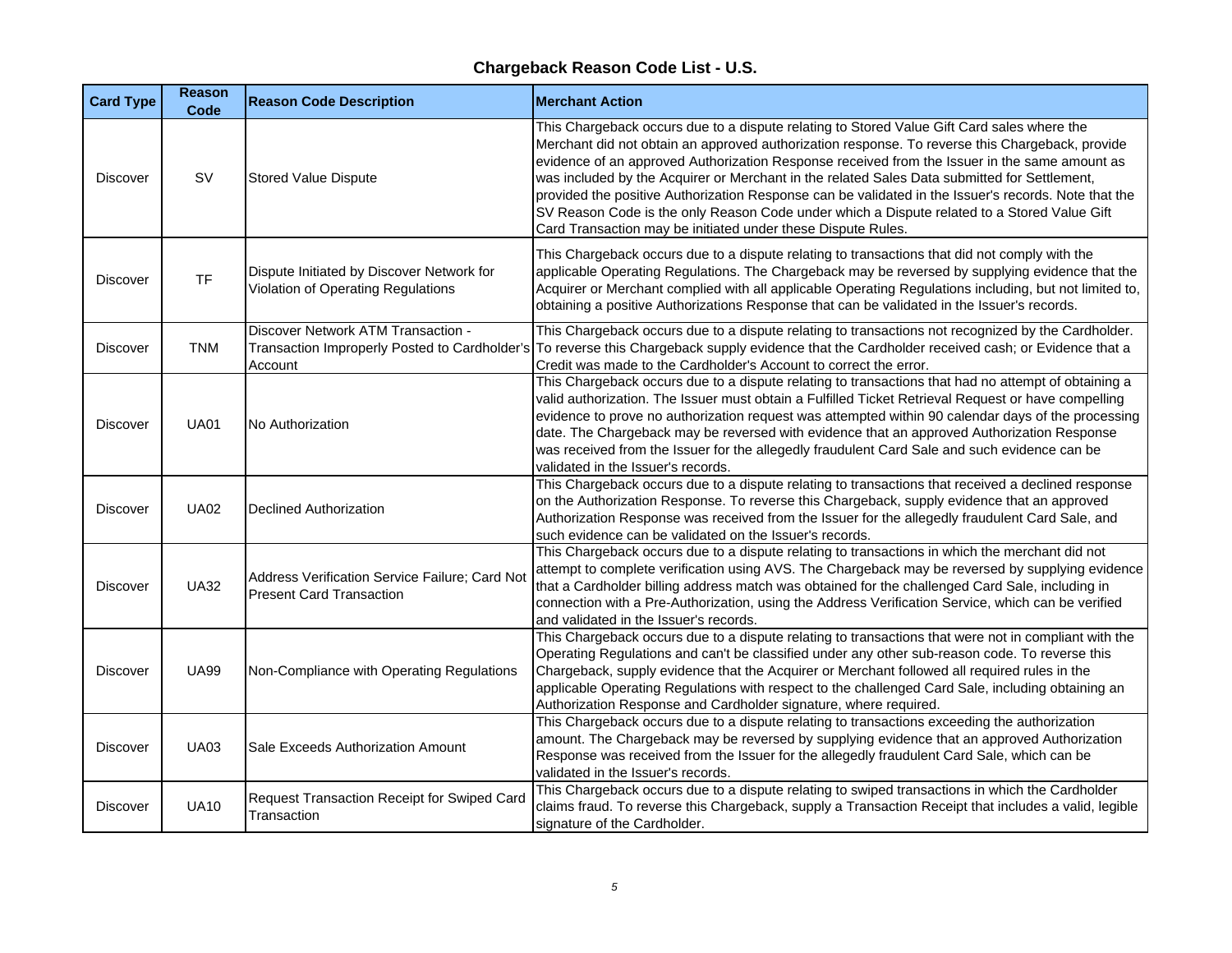| <b>Card Type</b> | <b>Reason</b><br>Code | <b>Reason Code Description</b>                                                | <b>Merchant Action</b>                                                                                                                                                                                                                                                                                                                                                                                             |
|------------------|-----------------------|-------------------------------------------------------------------------------|--------------------------------------------------------------------------------------------------------------------------------------------------------------------------------------------------------------------------------------------------------------------------------------------------------------------------------------------------------------------------------------------------------------------|
| <b>Discover</b>  | <b>UA11</b>           | Swiped Card Transaction - No Signature                                        | This Chargeback occurs due to a dispute relating to swiped transactions in which the Cardholder<br>claims fraud and a signature was not obtained. This Chargeback can be reversed by supplying a<br>valid legible Transaction Receipt that includes a valid signature of the Cardholder.                                                                                                                           |
| Discover         | <b>UA12</b>           | Swiped Card Transaction - Invalid Signature                                   | This Chargeback occurs due to a dispute relating to swiped transactions in which the Cardholder<br>claims fraud and a signature does not match what was on the back of the Card. To reverse this<br>Chargeback, supply a valid legible Transaction Receipt that includes a valid signature of the<br>Cardholder or an Authorized User.                                                                             |
| <b>Discover</b>  | <b>UA18</b>           | Swiped Card Transaction - Illegible Copy                                      | This Chargeback occurs due to a dispute relating to swiped transactions in which the Cardholder<br>claims fraud and the previous ticket retrieval request showed illegible information. This Chargeback<br>can be reversed by supplying a valid legible Transaction Receipt that includes an Authorization Code<br>and Cardholder signature.                                                                       |
| Discover         | <b>UA20</b>           | <b>Request Transaction Documentation for</b><br><b>Keyed Card Transaction</b> | This Chargeback occurs due to a dispute relating to keyed transactions in which the Cardholder<br>claims fraud. To reverse this Chargeback, supply Transaction Documentation that includes a valid,<br>legible signature of the Cardholder.                                                                                                                                                                        |
| Discover         | <b>UA21</b>           | Keyed Card Transaction - No Signature                                         | This Chargeback occurs due to a dispute relating to keyed transactions in which the Cardholder<br>claims fraud and a signature was not obtained. This Chargeback can be reversed by supplying a<br>valid legible Transaction Documentation that includes a valid signature of the Cardholder.                                                                                                                      |
| Discover         | <b>UA22</b>           | Keyed Card Transaction - Invalid Signature                                    | This Chargeback occurs due to a dispute relating to keyed transactions in which the Cardholder<br>claims fraud and a signature does not match what was on the back of the card. To reverse the<br>Chargeback, provide a valid legible Transaction Documentation that includes a valid signature of the<br>Cardholder or an Authorized User.                                                                        |
| Discover         | <b>UA23</b>           | Keyed Card Transaction - Invalid Imprint                                      | This Chargeback occurs due to a dispute relating to keyed transactions in which the Cardholder<br>claims fraud and the imprint is not legible and/or does not contain all required embossed security<br>features. This Chargeback can be reversed by supplying a valid legible Transaction Documentation<br>that contains a full and/or a legible imprint of all required embossed security features for the Card. |
| Discover         | <b>UA28</b>           | Keyed Card Transaction - Illegible Copy                                       | This Chargeback occurs due to a dispute relating to keyed transactions in which the Cardholder<br>claims fraud and the previous ticket retrieval request showed illegible information. To reverse the<br>Chargeback, provide a valid legible Transaction Documentation that includes an Authorization Code<br>and Cardholder signature.                                                                            |
| Discover         | <b>UA30</b>           | Request Transaction Document for Card Not<br><b>Present Transactions</b>      | This Chargeback occurs due to a dispute relating to transactions the Cardholder claims to be fraud<br>and no proof of delivery was provided. This Chargeback can be reversed by supplying a valid,<br>legible Proof of Delivery; indication that CID was transmitted with the Authorization Request and that<br>the Acquirer or Merchant used the AVS for the corresponding Card Sale.                             |
| Discover         | <b>UA31</b>           | Card Not Present Card Transaction - Invalid<br>Proof of Delivery              | This Chargeback is originated due to a dispute relating to transactions the Cardholder claims to be<br>fraud and no valid proof of delivery was provided. To reverse the Chargeback, provide a valid legible<br>Proof of Delivery, indication that CID was transmitted with the Authorization Request and that the<br>Acquirer or Merchant used the AVS for the corresponding Card Sale.                           |
| Discover         | <b>UA38</b>           | Card Not Present Card Transaction - illegible<br>Copy                         | This Chargeback occurs due to a dispute relating to transactions in which the Cardholder claims<br>fraud and the merchant has provided illegible information. This Chargeback can be reversed by<br>supplying valid, legible Transaction Documentation that includes an Authorization Code and<br>Cardholder signature.                                                                                            |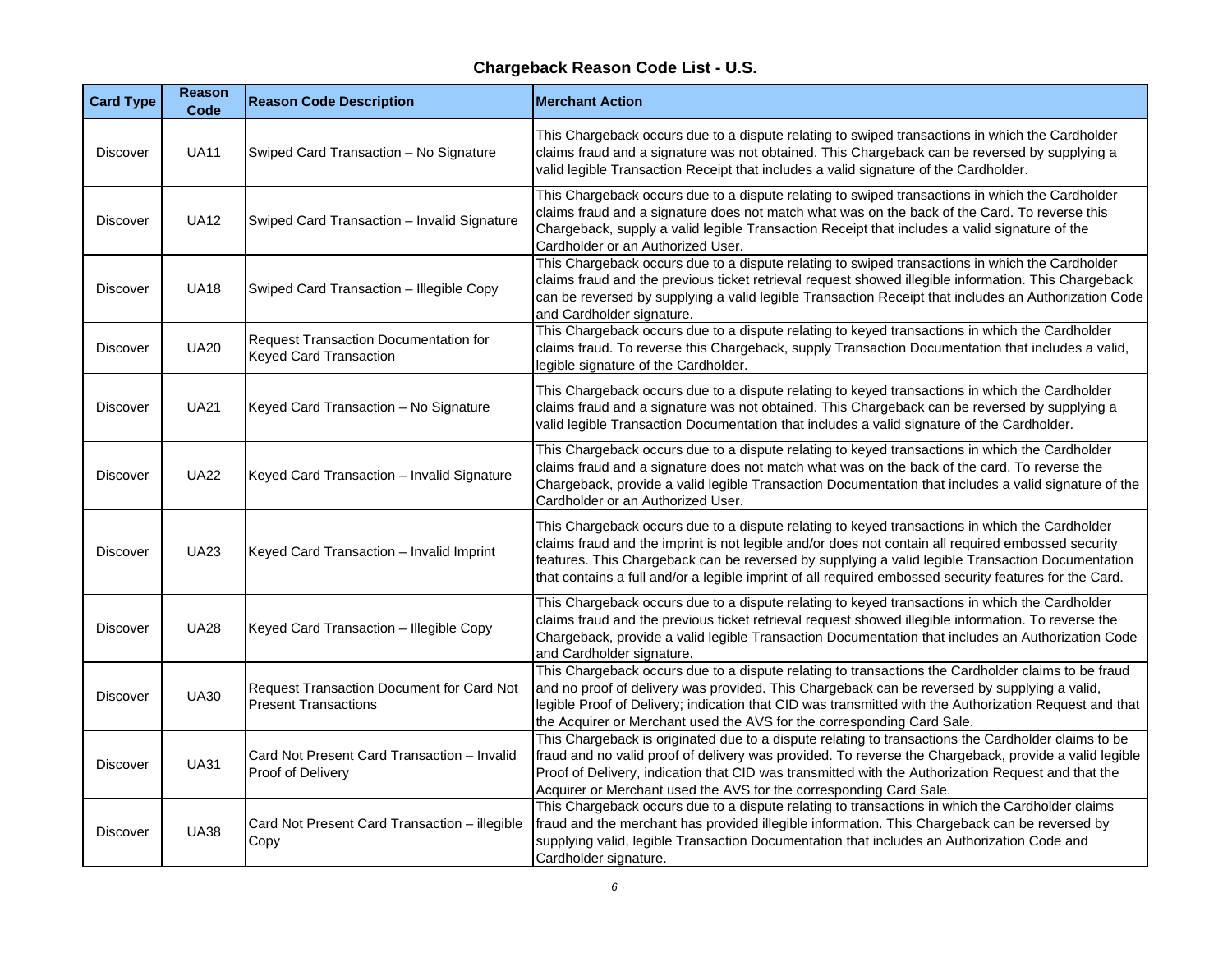| <b>Card Type</b>  | <b>Reason</b><br>Code | <b>Reason Code Description</b>                   | <b>Merchant Action</b>                                                                                                                                                                                                                                                                                                                                                                                                                                                                                                                                                                                  |
|-------------------|-----------------------|--------------------------------------------------|---------------------------------------------------------------------------------------------------------------------------------------------------------------------------------------------------------------------------------------------------------------------------------------------------------------------------------------------------------------------------------------------------------------------------------------------------------------------------------------------------------------------------------------------------------------------------------------------------------|
| MasterCard        | 4801                  | Requested Transaction Data Not Received          | This chargeback occurs when the Issuing bank does not receive a response to a "Copy Request"<br>that was sent to a merchant. This chargeback cannot be reversed. This chargeback can be avoided<br>by immediately responding to the retrieval notice with a clear and legible copy of the requested sales<br>draft.                                                                                                                                                                                                                                                                                     |
| MasterCard        | 4802                  | Requested/Required Item Illegible or Missing     | This chargeback occurs when the documentation supplied in response to a "Copy Request" was not<br>legible. This chargeback may be reversed by supplying a legible copy of the sales draft. This<br>chargeback can be avoided by immediately responding to all retrieval requests with a clear and<br>legible copy of any documentation related to the transaction.                                                                                                                                                                                                                                      |
| <b>MasterCard</b> | 4807                  | <b>Warning Bulletin File</b>                     | This chargeback occurs when we are not able to verify that an authorization code was obtained for<br>the transaction at the time of the original sale. This chargeback may be reversed by supplying<br>information such as, the method and date a valid authorization code was obtained or evidence that<br>credit was issued. This chargeback can be avoided by obtaining an authorization code for each<br>transaction processed.                                                                                                                                                                     |
| MasterCard        | 4808                  | Requested/Required Authorization Not<br>Obtained | This chargeback occurs when an authorization code for the transaction at the time of the original<br>sale cannot be verified. This chargeback may be reversed if you can supply information, such as the<br>method and date a valid authorization code was obtained or evidence that a credit was issued. This<br>chargeback can be avoided if an authorization code for each transaction processed is obtained.                                                                                                                                                                                        |
| MasterCard        | 4812                  | Account Number Not on File                       | This chargeback occurs when the credit card number charged does not match a valid card number<br>in use at the issuing bank. This chargeback may be reversed if you can supply documentation such<br>as an imprint of the credit card which identifies that the credit card charged is the correct card<br>number, proof of magnetic stripe reading and authorization, or evidence that a credit was issued.<br>This chargeback can be avoided by carefully recording the card number on the draft and keying the<br>information into your terminal properly or swiping the card through your terminal. |
| <b>MasterCard</b> | 4831                  | <b>Transaction Amount Differs</b>                | This chargeback occurs when the dollar amount charged to the customer does not match the<br>amount on the cardholder's copy of the sales draft. This chargeback may be reversed if you can<br>supply documentation that proves that the amount you charged to the customer was the agreed<br>upon amount, permission from the cardholder was obtained for the additional amount, or evidence<br>credit was issued.                                                                                                                                                                                      |
| MasterCard        | 4834                  | <b>Duplicate Processing</b>                      | This chargeback occurs when a customer has indicated they have been charged multiple times by<br>an establishment when there is only one valid transaction. This chargeback may be reversed by<br>supplying a signed and imprinted sales draft for each transaction in your batch prior to closing out<br>your terminal.                                                                                                                                                                                                                                                                                |
| MasterCard        | 4835                  | Card Not Valid or Expired                        | This chargeback occurs when a credit card is accepted for payment that is expired at the time of the<br>transaction. This chargeback may be reversed by supplying an imprint of the credit card which<br>identifies that the card was not expired at the time of the transaction or by supplying evidence that a<br>credit was issued. This chargeback can be avoided by checking the expiration date on all credit<br>cards prior to acceptance and refusing those cards that have expired prior to the transaction date.                                                                              |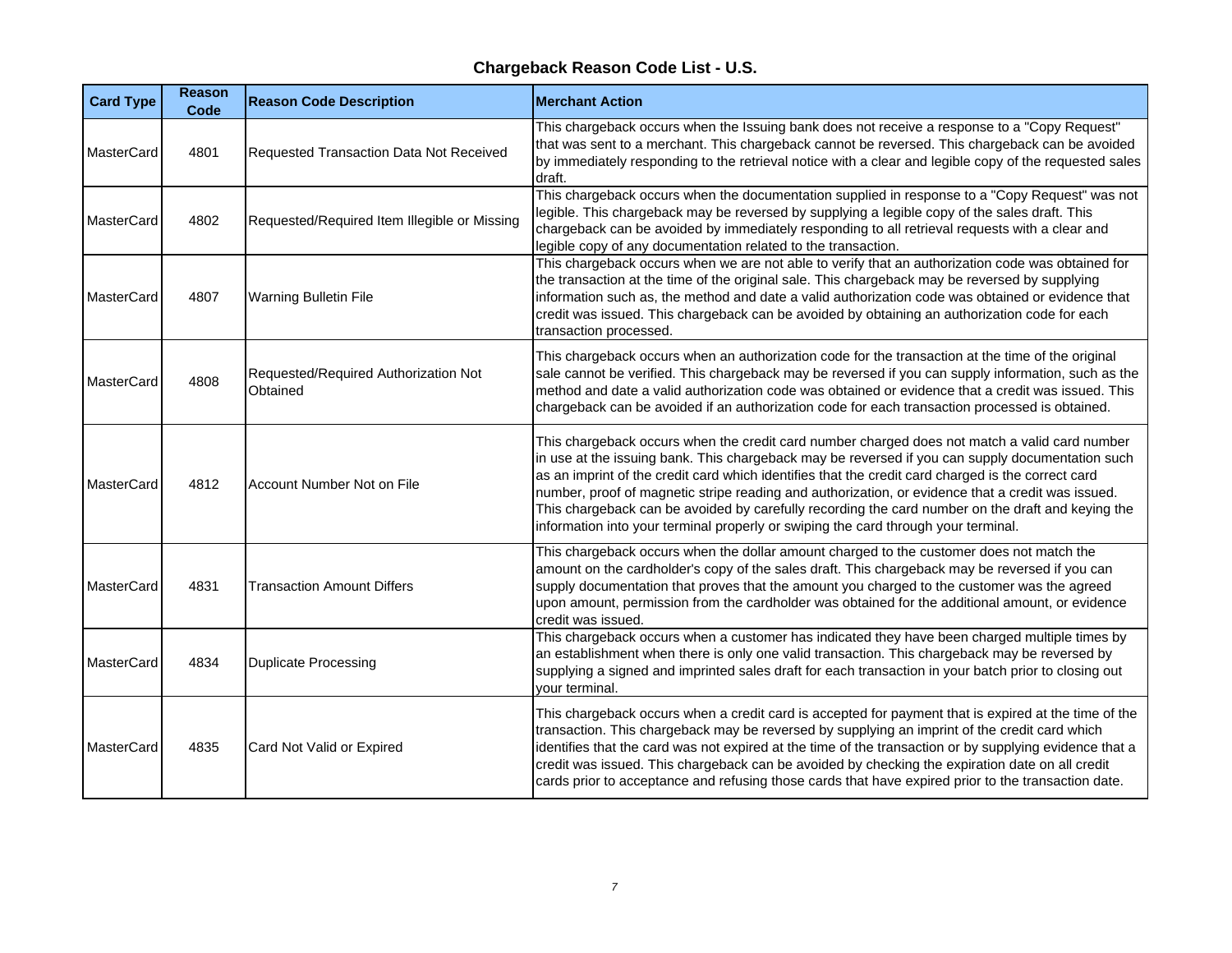| <b>Card Type</b>  | <b>Reason</b><br>Code | <b>Reason Code Description</b>                                            | <b>Merchant Action</b>                                                                                                                                                                                                                                                                                                                                                                                                                                                                                                                                                                                                                  |
|-------------------|-----------------------|---------------------------------------------------------------------------|-----------------------------------------------------------------------------------------------------------------------------------------------------------------------------------------------------------------------------------------------------------------------------------------------------------------------------------------------------------------------------------------------------------------------------------------------------------------------------------------------------------------------------------------------------------------------------------------------------------------------------------------|
| <b>MasterCard</b> | 4837                  | No Cardholder Authorization                                               | This chargeback occurs when a customer does not recognize the transaction and is stating that they<br>did not authorize the charge to their credit card. This chargeback may be reversed if you can supply<br>an imprinted or swiped sales draft signed by the cardholder. If the transaction was a Mail or<br>Telephone order, you should supply a copy of the invoice, proof of delivery signed by the cardholder,<br>proof of a valid address verification service response, proof of a positive match on the card<br>verification value, or evidence that a credit was issued.                                                      |
| <b>MasterCard</b> | 4840                  | Fraudulent Processing of Transactions                                     | This chargeback occurs when a customer has indicated they have been charged multiple times by<br>an establishment when there is only one valid transaction. This chargeback may be reversed by<br>supplying a signed and imprinted sales draft for each transaction processed along with an<br>explanation and description for items purchased during each transaction or evidence that a credit<br>was issued. This chargeback can be avoided by insuring all personnel are properly trained on how to<br>accept credit card transactions and carefully reviewing each transaction in your batch prior to closing<br>out the terminal. |
| <b>MasterCard</b> | 4841                  | <b>Cancelled Recurring Transaction</b>                                    | This chargeback occurs when a customer states they have cancelled the recurring services and,<br>therefore, should not have been charged for this transaction. This chargeback may be reversed by<br>supplying evidence of credit issued, or evidence containing the cardholder signature with the correct<br>cancellation date. This chargeback can be avoided by promptly removing the billing cycles from<br>customers who cancel your services.                                                                                                                                                                                     |
| MasterCard        | 4842                  | <b>Late Presentment</b>                                                   | This chargeback occurs when we cannot verify that a transaction was deposited within thirty days of<br>the date a valid authorization code was obtained. This chargeback can be reversed by supplying<br>documentation which identifies you received a valid authorization code within thirty days of<br>depositing the transaction or evidence credit was issued. This chargeback can be avoided by<br>insuring you deposit all transactions in a timely fashion, preferable on a daily basis.                                                                                                                                         |
| MasterCard        | 4846                  | <b>Correct Transaction Currency Code Not</b><br>Provided                  | This transaction occurs when a customer is disputing the converted amount of the charge on an<br>international transaction. This chargeback may be reversed by supplying proof that the correct<br>transaction amount was processed in the country where the transaction originally took place or<br>evidence that a credit was issued. This chargeback can be avoided by processing transactions in the<br>country where the transaction originated with the correct transaction amount.                                                                                                                                               |
| <b>MasterCard</b> | 4847                  | Exceeds Floor Limit - Not Authorized and<br><b>Fraudulent Transaction</b> | This chargeback occurs when we are not able to verify that an authorization code was obtained for<br>the transaction at the time of the original sale. In addition, the cardholder states they did not<br>participate in the transaction. This chargeback may be reversed by supplying information such as the<br>method and date a valid authorization code was obtained, as well as any documentation proving the<br>cardholder did participate in the transactions, or evidence that a credit was issued.                                                                                                                            |
| <b>MasterCard</b> | 4849                  | Questionable Merchant Activity                                            | This chargeback occurs when MasterCard lists your merchant location in the Security Bulletin for<br>violating MasterCard rules or processing an excessive number of fraudulent transactions. There is<br>no remedy or recourse for this chargeback.                                                                                                                                                                                                                                                                                                                                                                                     |
| <b>MasterCard</b> | 4850                  | Credit Posted as a Purchase                                               | This chargeback occurs when a customer states the transaction should have been a credit to the<br>credit card account rather than a sale. This chargeback may be reversed by supplying<br>documentation which proves the transaction was processed correctly to the cardholder's account or<br>evidence that credit was issued.                                                                                                                                                                                                                                                                                                         |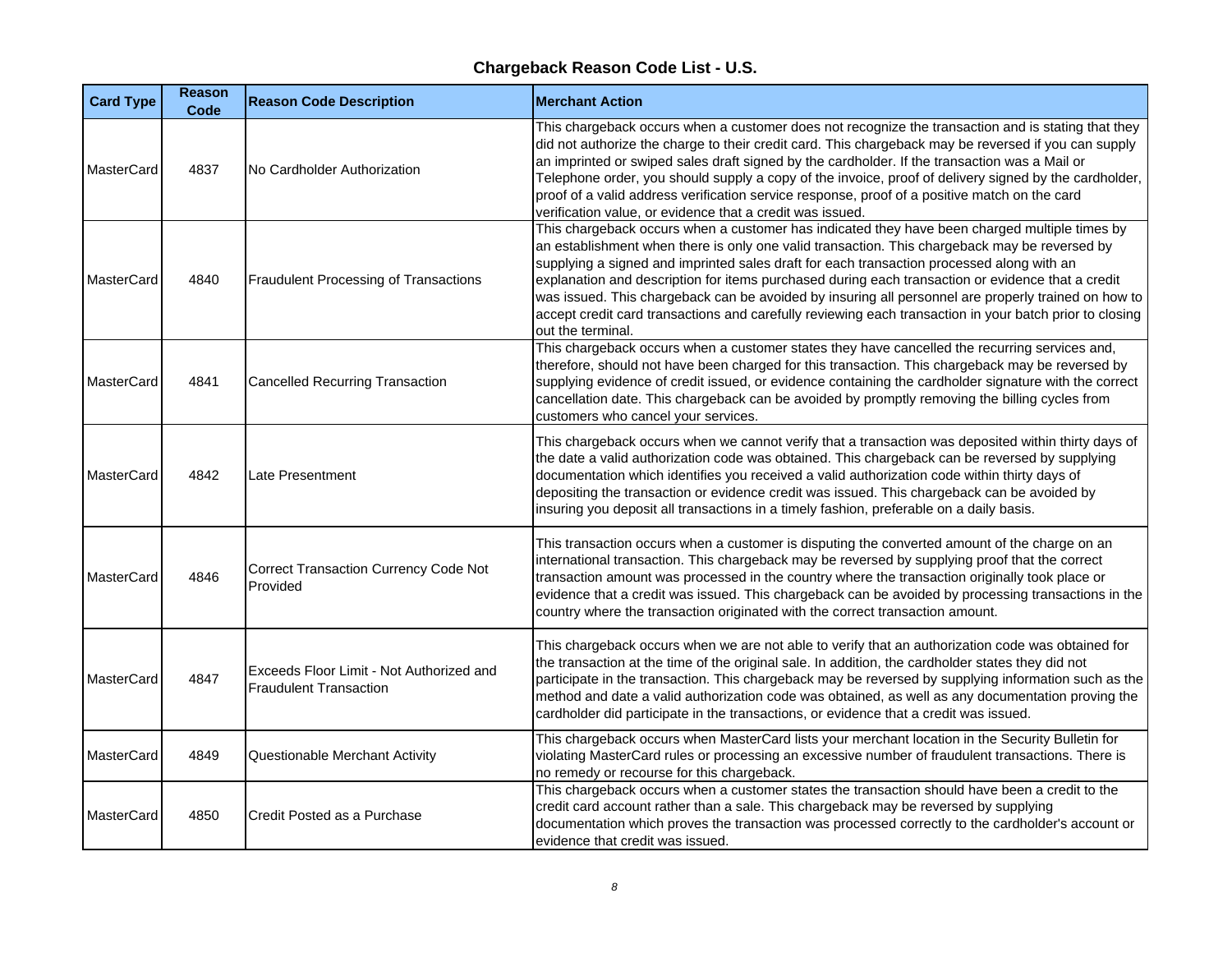| <b>Card Type</b>  | <b>Reason</b><br>Code | <b>Reason Code Description</b>                            | <b>Merchant Action</b>                                                                                                                                                                                                                                                                                                                                                                                                                                                                                                                                                                                                                                                                  |
|-------------------|-----------------------|-----------------------------------------------------------|-----------------------------------------------------------------------------------------------------------------------------------------------------------------------------------------------------------------------------------------------------------------------------------------------------------------------------------------------------------------------------------------------------------------------------------------------------------------------------------------------------------------------------------------------------------------------------------------------------------------------------------------------------------------------------------------|
| MasterCard        | 4853                  | Cardholder Dispute - Defective/Not as<br><b>Described</b> | This chargeback occurs when a customer claims the service or merchandise they received does not<br>conform to the description they were given. This chargeback may be reversed by supplying proof<br>that the cardholder received the goods or services which fit the description at the time of the<br>purchase, proof that the deficiency that led to this dispute has been corrected, a statement that<br>cardholder neither returned or attempted to return merchandise, or evidence that a credit was<br>issued. This chargeback can be avoided by insuring the customer clearly understands what they are<br>purchasing and is aware of any applicable return or refund policies. |
| MasterCard        | 4854                  | Cardholder Dispute - Not Elsewhere Classified             | This chargeback occurs when a customer claims they are unhappy with the goods or services<br>provided and they have been unable to resolve the situation with you to their satisfaction. This<br>chargeback may be reversed by supplying proof that the deficiency that led to this chargeback has<br>been corrected, or by providing evidence that a credit was issued.                                                                                                                                                                                                                                                                                                                |
| MasterCard        | 4855                  | Non-Receipt of Merchandise                                | This chargeback occurs when a customer claims they have paid for items that were to be delivered<br>from your establishment but have not yet been received. This chargeback may be reversed by<br>supplying proof that the customer has received the expected merchandise or evidence that a credit<br>was issued. This chargeback can be avoided by waiting to process the charge to the customers<br>credit card until the merchandise has been shipped.                                                                                                                                                                                                                              |
| <b>MasterCard</b> | 4857                  | Card-Activated Telephone Transaction                      | This chargeback occurs when a customer indicates they have been charged multiple times by your<br>establishment when there is only one valid transaction. This chargeback may be reversed by<br>supplying signed and imprinted sales drafts for each transaction processed, along with an<br>explanation and description for items purchased during each transaction, or evidence that a credit<br>was issued.                                                                                                                                                                                                                                                                          |
| <b>MasterCard</b> | 4859                  | Services Not Rendered                                     | This chargeback occurs when a customer claims the services contracted were not provided. This<br>chargeback may be reversed by supplying proof that the services were rendered to the cardholder or<br>evidence that a credit was issued. This chargeback can be avoided by waiting to charge the<br>customer until after the service has been provided.                                                                                                                                                                                                                                                                                                                                |
| MasterCard        | 4860                  | <b>Credit Not Processed</b>                               | This chargeback occurs when a customer claims they are due a credit from your establishment that<br>has not been processed. This chargeback may be reversed by supplying proof that a credit has been<br>issued to the cardholder or supplying any documentation related to the transaction along with an<br>explanation as to why the credit was not issued.                                                                                                                                                                                                                                                                                                                           |
| MasterCard        | 4862                  | Counterfeit Transaction Magnetic Stripe POS<br>Fraud      | This chargeback occurs when a customer claims that they never engaged in or authorized a<br>transaction that occurred at your establishment and the transaction has subsequently been<br>determined to be the result of magnetic stripe fraud. This chargeback may be reversed by supplying<br>an imprinted or swiped sales draft signed by the cardholder, along with any additional information<br>related to the transaction, or evidence that a credit was issued.                                                                                                                                                                                                                  |
| MasterCard        | 4863                  | Cardholder Does Not Recognize - Potential<br>Fraud        | This chargeback occurs when a customer does not recognize the transaction and is stating that they<br>did not authorize the charge to their credit card. This chargeback may be reversed by supplying<br>information or documentation to assist the cardholder in recognizing the transaction or evidence that<br>a credit was issued.                                                                                                                                                                                                                                                                                                                                                  |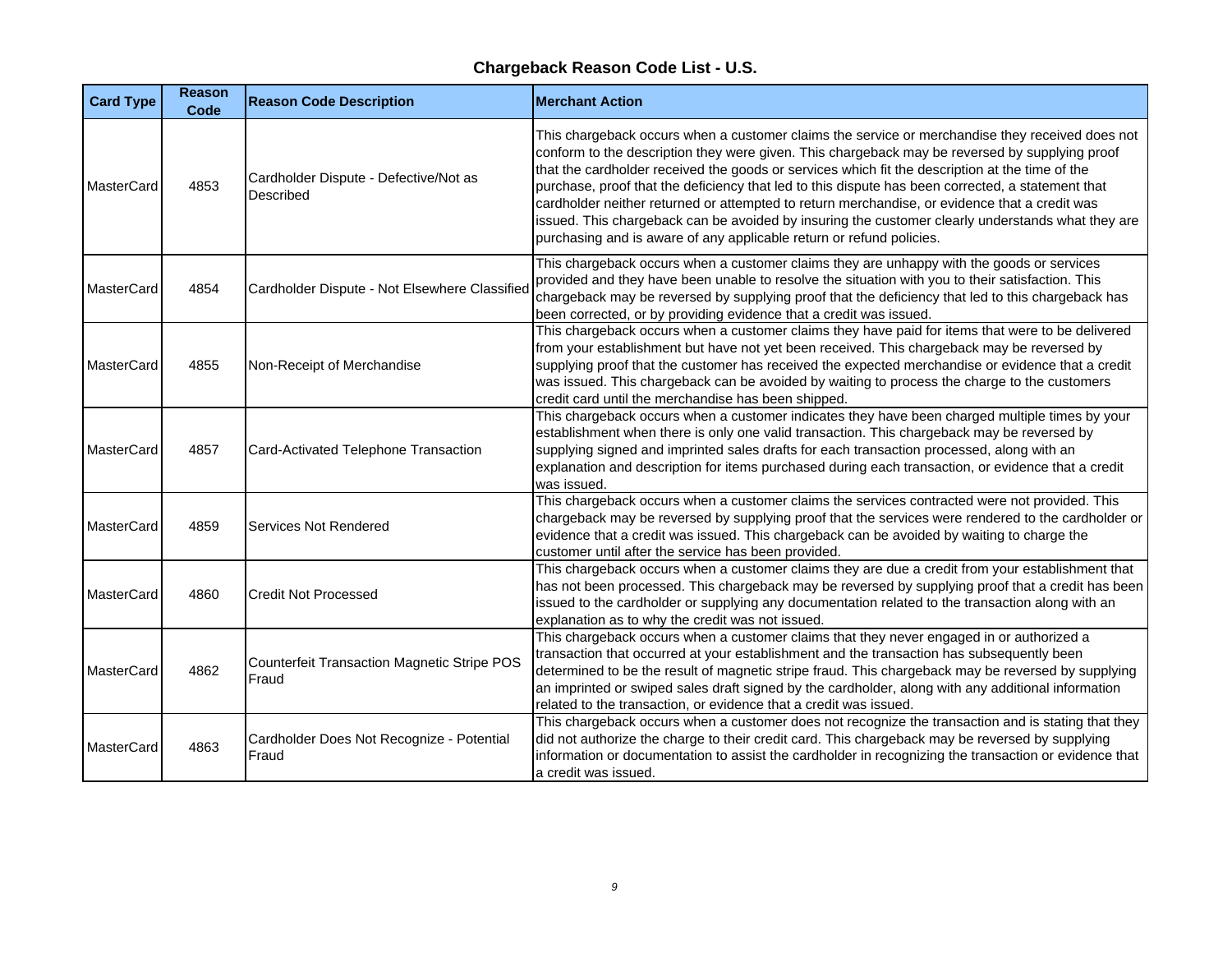| <b>Card Type</b> | <b>Reason</b><br>Code | <b>Reason Code Description</b>                       | <b>Merchant Action</b>                                                                                                                                                                                                                                                                                                                                                                                                                                                                                                                                                                                                                          |
|------------------|-----------------------|------------------------------------------------------|-------------------------------------------------------------------------------------------------------------------------------------------------------------------------------------------------------------------------------------------------------------------------------------------------------------------------------------------------------------------------------------------------------------------------------------------------------------------------------------------------------------------------------------------------------------------------------------------------------------------------------------------------|
| Visa             | 30                    | Services Not Provided or Merchandise Not<br>Received | This chargeback occurs when a Merchant was either unwilling or unable to provide services or<br>shipped merchandise was not received. This chargeback may be reversed if you can provide proof<br>that the services were rendered to the cardholder, proof of delivery for the merchandise purchased,<br>or evidence the credit was issued. This chargeback can be avoided by waiting to charge the<br>customer until after the service has been provided or the merchandise has been shipped.                                                                                                                                                  |
| Visa             | 41                    | <b>Cancelled Recurring Transaction</b>               | This chargeback occurs when a Merchant continued to charge a Cardholder for a Recurring or<br>Preauthorized Health Care Transaction despite cancellation notification, or Transaction amount is<br>not within preauthorized range. This chargeback may be reversed if you can provide evidence of<br>credit issued, or evidence containing the cardholder signature with the correct cancellation date. This<br>chargeback can be avoided by promptly removing the billing cycles from customers who cancel your<br>services.                                                                                                                   |
| Visa             | 53                    | Not as Described or Defective Merchandise            | This chargeback occurs when goods or services received were not the same as described on the<br>Transaction Receipt or other documentation presented to the Cardholder at the time of the purchase<br>or, for a Mail/Phone Order Transaction, not the same as the Merchant's verbal description, or<br>merchandise was received damaged, defective or otherwise unsuitable for the purpose sold. This<br>chargeback may be reversed if you can supply proof that the cardholder received the goods or<br>services which fit the description at the time of purchase or proof that the deficiency that led to the<br>dispute has been corrected. |
| Visa             | 57                    | <b>Fraudulent Multiple Transactions</b>              | This chargeback occurs when a customer indicates they have been charged multiple times by an<br>establishment when there is only one valid transaction. This chargeback may be reversed by<br>supplying signed and imprinted sales drafts for each transaction processed along with an<br>explanation and description for items purchased during each transaction or evidence that a credit<br>was issued. This chargeback can be avoided by insuring all personnel are properly trained on how to<br>accept credit card transactions and carefully reviewing each transaction in your batch prior to closing<br>out your terminal.             |
| Visa             | 60                    | Requested Copy Illegible or Invalid                  | This chargeback occurs when the Issuer receives an illegible Transaction Receipt, an incomplete<br>Substitute Transaction Receipt, or an Invalid Fulfillment. This chargeback may be reversed if you can<br>provide a legible copy of the sales draft. This chargeback can be avoided by immediately responding<br>to all retrieval requests with a clear and legible copy of any documentation related to the transaction.                                                                                                                                                                                                                     |
| Visa             | 62                    | <b>Counterfeit Transaction</b>                       | This chargeback occurs when a customer claims that they never engaged in or authorized a<br>transaction at your business, and the transaction has subsequently been determined to be the result<br>of magnetic stripe fraud. This chargeback may be reversed by supplying an imprinted or swiped<br>sales draft signed by the cardholder, along with any additional information related to this transaction<br>or evidence that a credit was issued.                                                                                                                                                                                            |
| Visa             | 70                    | Account Number on Exception File                     | This chargeback occurs when it cannot be verified that a valid authorization code was obtained for a<br>transaction at the time of the original sale. This chargeback may be reversed by supplying<br>information such as the method and date a valid authorization code was obtained or evidence that a<br>credit was issued. This chargeback can be avoided by obtaining an authorization code for each<br>transaction processed.                                                                                                                                                                                                             |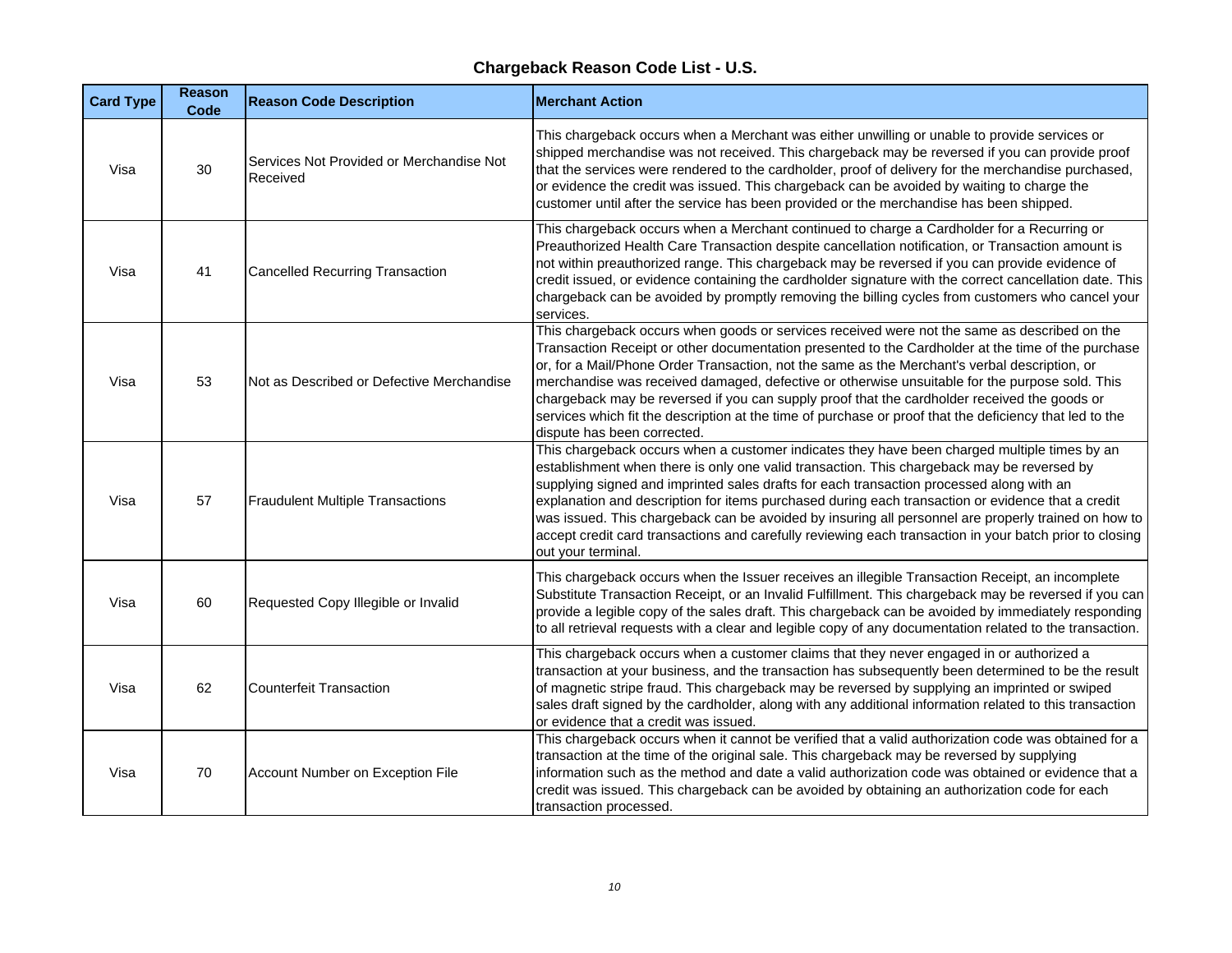| <b>Card Type</b> | <b>Reason</b><br>Code | <b>Reason Code Description</b>                           | <b>Merchant Action</b>                                                                                                                                                                                                                                                                                                                                                                                                                                                                                        |
|------------------|-----------------------|----------------------------------------------------------|---------------------------------------------------------------------------------------------------------------------------------------------------------------------------------------------------------------------------------------------------------------------------------------------------------------------------------------------------------------------------------------------------------------------------------------------------------------------------------------------------------------|
| Visa             | 71                    | <b>Declined Authorization</b>                            | This chargeback occurs when a Merchant completed a Transaction after receiving a Decline<br>Response. This chargeback may be reversed if you can supply information such as, the method and<br>date a valid authorization code was obtained or evidence that a credit was issued. This chargeback<br>can be avoided by obtaining an authorization code for each transaction processed.                                                                                                                        |
| Visa             | 72                    | No Authorization                                         | This chargeback occurs when a Merchant did not obtain Authorization for a Transaction exceeding<br>the Merchant's Floor Limit. This chargeback may be reversed if you can supply information such as<br>the method and date a valid authorization code was obtained or evidence that a credit was issued.<br>This chargeback can be avoided by obtaining an authorization code for each transaction processed.                                                                                                |
| Visa             | 73                    | <b>Expired Card</b>                                      | This chargeback occurs when a credit card you accepted for payment was expired at the time of the<br>transaction. This chargeback may be reversed by supplying an imprint of the credit card which<br>identifies that the card was not expired at the time of the transaction or evidence that a credit was<br>issued. This chargeback can be avoided by checking the expiration date on all credit cards prior to<br>acceptance and refusing those cards that have expired prior to the transaction date.    |
| Visa             | 74                    | Late Presentment                                         | This chargeback occurs when we cannot verify that the transaction was deposited within thirty days<br>of the date a valid authorization code was obtained. This chargeback may be reversed by supplying<br>documentation which identifies you received a valid authorization code within thirty days of<br>depositing the transaction or evidence that a credit was issued. This chargeback can be avoided by<br>insuring that you deposit all transactions in a timely fashion, preferably on a daily basis. |
| Visa             | 75                    | Cardholder Does Not Recognize Transaction                | This chargeback occurs when the Cardholder does not recognize the Transaction. This chargeback<br>may be reversed if you can supply information or documentation to assist the cardholder in<br>recognizing the transaction or evidence that a credit was issued.                                                                                                                                                                                                                                             |
| Visa             | 76                    | <b>Incorrect Transaction Code</b>                        | This chargeback occurs when a cardholder claims the currency amount transmitted through Visa<br>was different than the transaction currency appearing on the sales receipt. This chargeback may be<br>reversed if you can supply documentation proving that the amount transmitted is the same amount<br>listed on the sales draft or evidence that a credit was issued.                                                                                                                                      |
| Visa             | 77                    | Non-Matching Account Number                              | This chargeback occurs when the credit card number charged does not match a valid card number<br>in use at the issuing bank. This chargeback may be reversed if you can supply documentation such<br>as an imprint of the credit card which identifies that the credit card charged is the correct card<br>number, proof of mag stripe reading and authorization, or evidence that a credit was issued.                                                                                                       |
| Visa             | 79                    | Requested Transaction Information Not<br>Received        | This chargeback occurs when the Issuing bank does not receive a response to a "Copy Request"<br>that was sent to a merchant. This chargeback cannot be reversed. This chargeback can be avoided<br>by immediately responding to the retrieval notice with a clear and legible copy of the requested sales<br>draft.                                                                                                                                                                                           |
| Visa             | 80                    | <b>Incorrect Transaction Amount or Account</b><br>Number | This chargeback occurs when a customer claims there has been a processing error on this<br>transaction: either the dollar amount charged is incorrect, the customer has been billed more than<br>once, or the account number charged is invalid. This chargeback may be reversed if you can supply<br>documentation that disputed the customers claim or evidence that a credit was issued.                                                                                                                   |